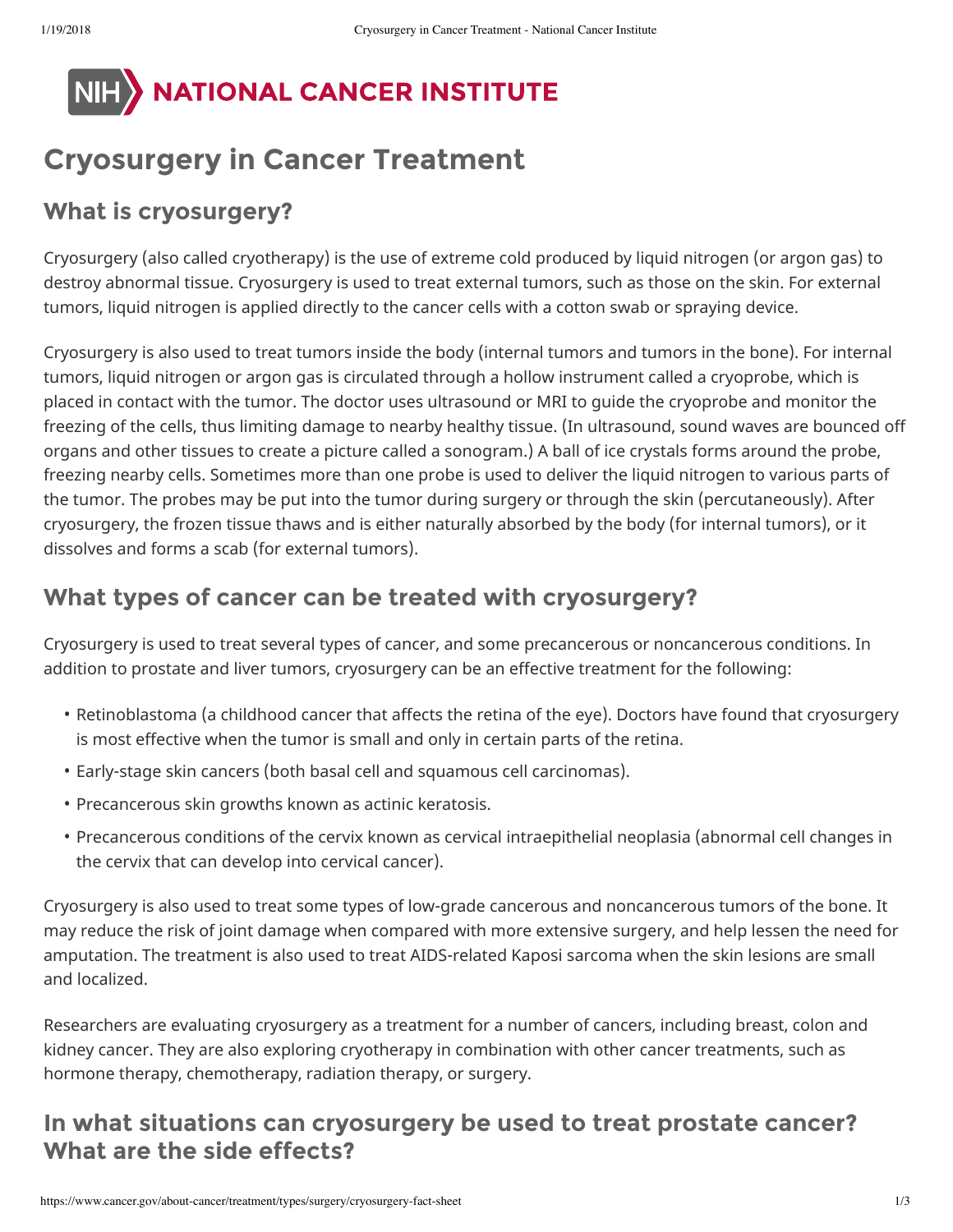#### 1/19/2018 Cryosurgery in Cancer Treatment - National Cancer Institute

Cryosurgery can be used to treat men who have early-stage prostate cancer that is confined to the prostate gland. It is less well established than standard prostatectomy and various types of radiation therapy. Long-term outcomes are not known. Because it is effective only in small areas, cryosurgery is not used to treat prostate cancer that has spread outside the gland, or to distant parts of the body.

Some advantages of cryosurgery are that the procedure can be repeated, and it can be used to treat men who cannot have surgery or radiation therapy because of their age or other medical problems.

Cryosurgery for the prostate gland can cause side effects. These side effects may occur more often in men who have had radiation to the prostate.

- Cryosurgery may obstruct urine flow or cause incontinence (lack of control over urine flow); often, these side effects are temporary.
- Many men become impotent (loss of sexual function).
- In some cases, the surgery has caused injury to the rectum.

#### **In what situations can cryosurgery be used to treat primary liver cancer or liver metastases (cancer that has spread to the liver from another part of the body)? What are the side effects?**

Cryosurgery may be used to treat primary liver cancer that has not spread. It is used especially if surgery is not possible due to factors such as other medical conditions. The treatment also may be used for cancer that has spread to the liver from another site (such as the colon or rectum). In some cases, chemotherapy and/or radiation therapy may be given before or after cryosurgery. Cryosurgery in the liver may cause damage to the bile ducts and/or major blood vessels, which can lead to hemorrhage (heavy bleeding) or infection.

#### **Does cryosurgery have any complications or side effects?**

Cryosurgery does have side effects, although they may be less severe than those associated with surgery or radiation therapy. The effects depend on the location of the tumor. Cryosurgery for cervical intraepithelial neoplasia has not been shown to affect a woman's fertility, but it can cause cramping, pain, or bleeding. When used to treat skin cancer (including Kaposi sarcoma), cryosurgery may cause scarring and swelling; if nerves are damaged, loss of sensation may occur, and, rarely, it may cause a loss of pigmentation and loss of hair in the treated area. When used to treat tumors of the bone, cryosurgery may lead to the destruction of nearby bone tissue and result in fractures, but these effects may not be seen for some time after the initial treatment and can often be delayed with other treatments. In rare cases, cryosurgery may interact badly with certain types of chemotherapy. Although the side effects of cryosurgery may be less severe than those associated with conventional surgery or radiation, more studies are needed to determine the long-term effects.

#### **What are the advantages of cryosurgery?**

Cryosurgery offers advantages over other methods of cancer treatment. It is less invasive than surgery, involving only a small incision or insertion of the cryoprobe through the skin. Consequently, pain, bleeding, and other complications of surgery are minimized. Cryosurgery is less expensive than other treatments and requires shorter recovery time and a shorter hospital stay, or no hospital stay at all. Sometimes cryosurgery can be done using only local anesthesia.